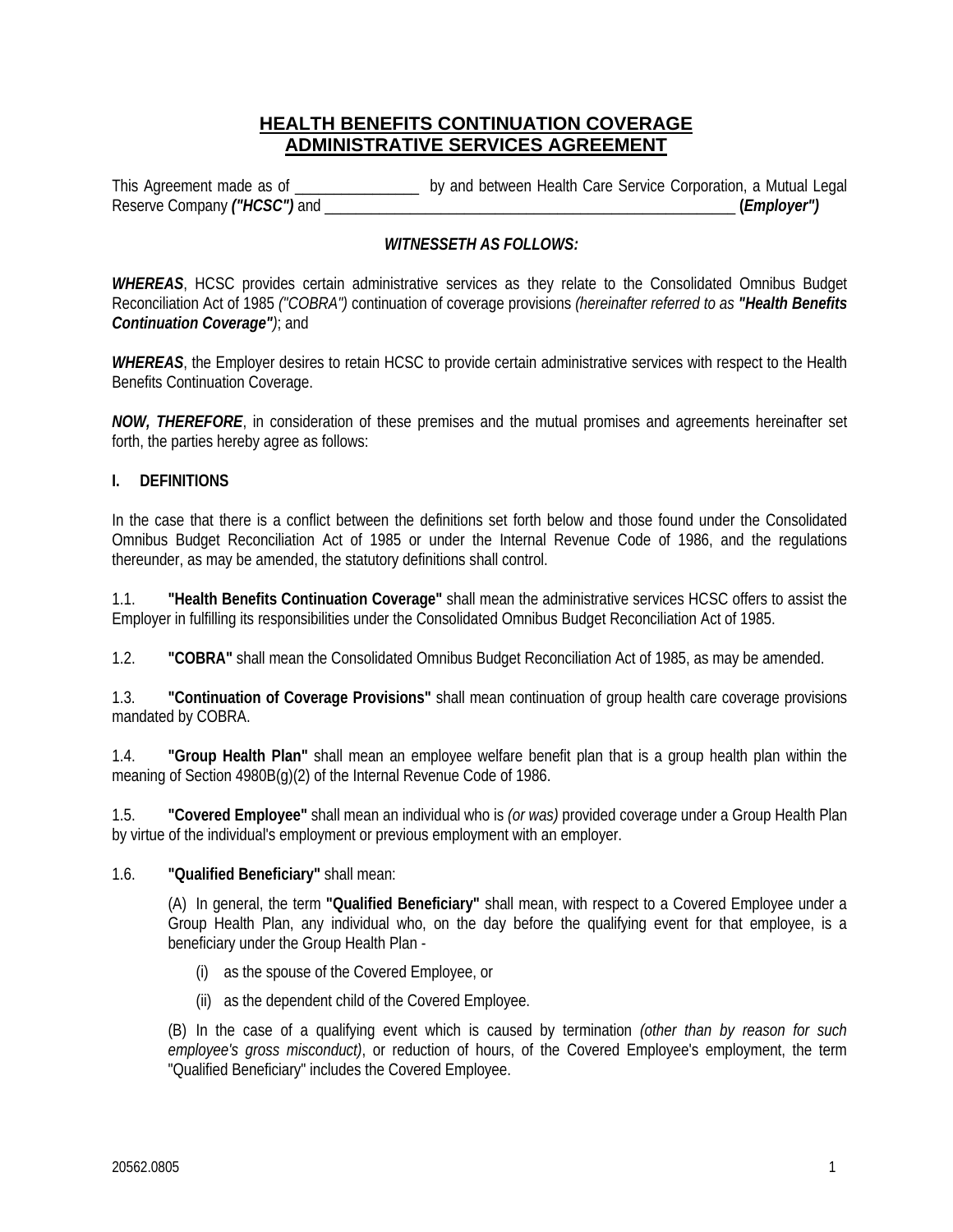1.7. **"Qualifying Event"** shall mean, with respect to any Covered Employee, any of the following events which, but for the continuation coverage required, would result in the loss of coverage of a Qualified Beneficiary:

(A) the death of the Covered Employee;

(B) The termination *(other than by reason of such employee's gross misconduct)* or reduction of hours, of the Covered Employee's employment;

(C) The divorce or legal separation of the Covered Employee from the employee's spouse;

(D) The Covered Employee becoming entitled to benefits under Title XVIII of the Social Security Act;

(E) A dependent child ceasing to be a dependent child under the generally applicable requirements of the Group Health Plan; or

(F) A determination made under the Social Security Act that the Covered Employee is disabled.

1.8. **"Applicable Premium"** shall mean the amount a Group Health Plan will require a Qualified Beneficiary to pay, for any period of COBRA continuation coverage, that does not exceed one hundred and two percent *(102%)* of the applicable premium for that period or does not exceed one hundred and fifty percent *(150%)* of the applicable premium after the 18th month of coverage for Qualified Beneficiaries eligible for extended coverage due to disability. The applicable premium is defined in Section 4980B(f)(4) of the Internal Revenue Code of 1986.

1.9. **"Employer"** shall mean the individual proprietor, partnership or corporation identified in the Group Health Plan and any predecessor thereto, and any corporation with which the Employer shall be merged or consolidated, or any corporation resulting in any manner from a reorganization of the Employer or any individual, firm or corporation which shall assume the Health Benefits Continuation Coverage obligations of the Employer.

1.10. **"Plan Administrator"** shall have the meaning given the term "administrator" by Section 3(16)(a) of the Employee Retirement Income Security Act of 1974.

## **II. APPOINTMENT**

The Employer hereby retains and appoints HCSC to provide services as hereinafter described in connection with the Health Benefits Continuation Coverage.

#### **III. SERVICES TO BE PROVIDED BY HCSC**

During the term of this Agreement, HCSC will perform such services as are set forth in Exhibit I attached hereto and made a part hereof.

#### **IV. RESPONSIBILITIES OF THE EMPLOYER**

A. The Employer retains full and final authority and responsibility with respect to compliance with COBRA Continuation of Coverage Provisions and except as provided in Article V., paragraph E, the Employer shall have the sole responsibility for and shall bear the entire cost of compliance with all federal, state and local rules and laws including, but not limited to: any licensing; filing; reporting and disclosure requirements as they may apply to its Health Benefits Continuation Coverage or COBRA Continuation Provisions; and all costs, expenses and fees relating thereto.

B. Except to the extent that Article V, paragraph D applies, the Employer shall undertake the defense of any action against it and/or HCSC and shall be responsible for the costs of defense; provided, however, that HCSC shall have the option, at its sole discretion, to employ attorneys selected by it to defend any such action, the costs and expenses of which shall be the responsibility of the Employer.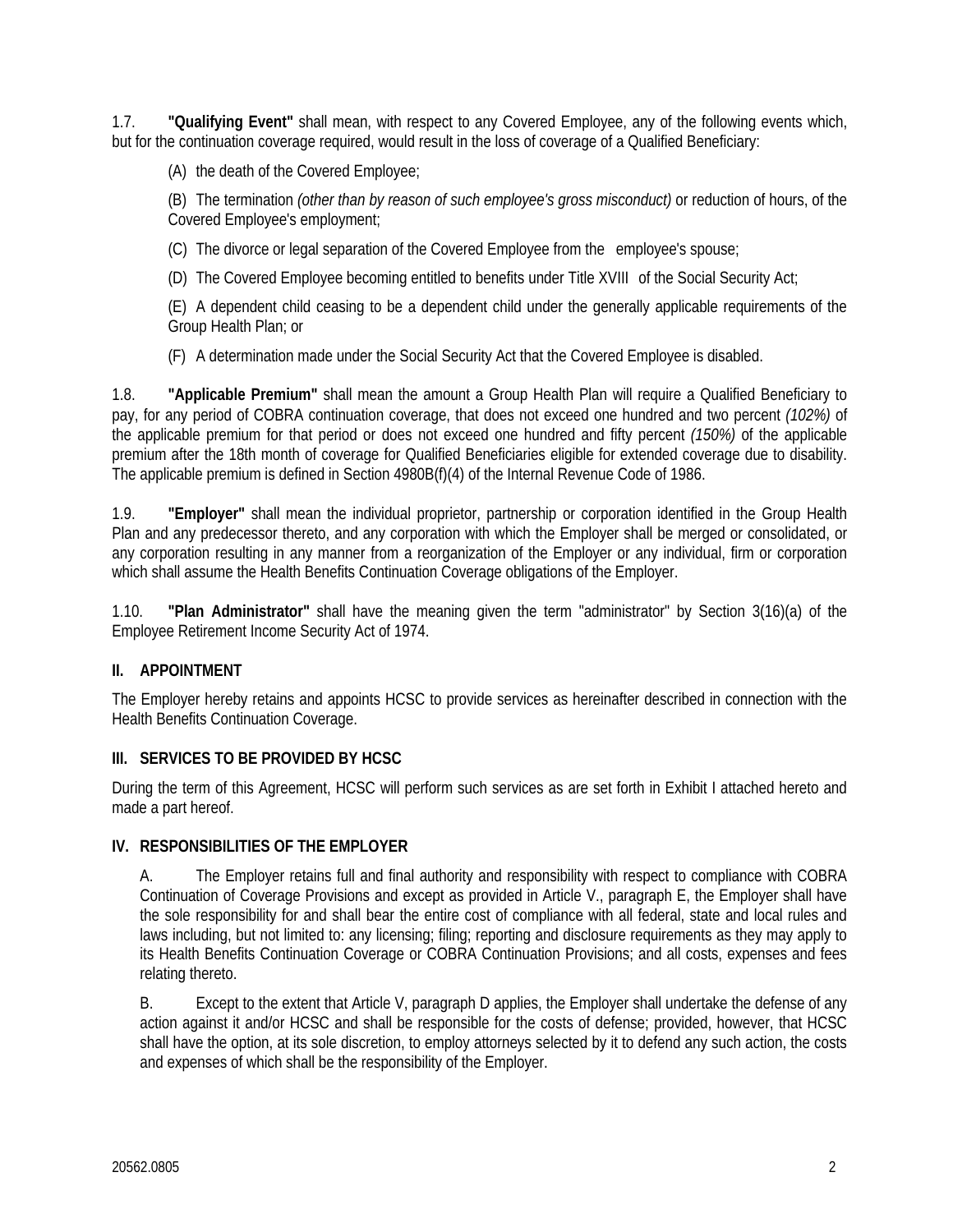C. It is understood by the Employer that COBRA imposes penalties on an employer or Plan Administrator who fails to accurately comply with the COBRA Continuation of Coverage Provisions. It is further understood by the Employer that HCSC shall in no way be responsible for any said penalties nor does HCSC agree to be liable for damages resulting from any said penalties which may be imposed on the Employer or Plan Administrator for non-compliance of COBRA Continuation of Coverage Provisions. The penalties may include, but are not limited to: loss of federal tax deduction for expenses paid or incurred for any Group Health Plan maintained by the Employer; failure to notify the employee of continuation rights, either initially or upon a Qualifying Event resulting in a penalty payment of up to \$100.00/ per Qualified Beneficiary per day of delay; and highly compensated individuals who participate in a Group Health Plan for which the Employer fails to follow the COBRA requirements may not be permitted to exclude from income the amount contributed by the Employer in his or her behalf for such coverage.

D. The Employer hereby agrees to identify the employee who shall act as the sole contact between the Employer and HCSC in regard to COBRA Health Benefits Continuation Coverage matters under this Agreement.

 E. The Employer hereby agrees to be solely responsible for providing the initial notice regarding Health Benefits Continuation Coverage under COBRA and for providing and updating their Summary Plan Descriptions regarding COBRA.

F. Unless an insurance policy issued by HCSC is in force, the Employer understands that HCSC does not insure or underwrite the liability of the Employer for the Health Benefits Continuation Coverage it offers pursuant to COBRA. The Employer retains the ultimate responsibility for claims made under the Health Benefits Continuation Coverage and all expenses incident to the Health Benefits Continuation Coverage, except as specifically assumed in this Agreement by HCSC.

G. Except to the extent that Article V, paragraph D applies, the Employer agrees to indemnify and hold harmless HCSC and its directors, officers and employees against any and all loss, liability, damages, penalties and expenses, including attorneys' fees, or other cost or obligation resulting from or arising out of claims, lawsuits, demands, settlements or judgments brought against HCSC in connection with the administration of the Health Benefits Continuation Coverage including, but not limited to: HCSC's performance of this Agreement or any action taken by HCSC pursuant to the Employer's written direction; any claim based upon the disclosure of any information regarding a Qualified Beneficiary by HCSC to the Employer; in connection with a claim for benefits under the Health Benefits Continuation Coverage; with respect to the Agreement concerning compliance of the COBRA Continuation of Coverage Provisions including, but not limited to, any and all penalties which can be imposed thereunder.

H. The Employer shall furnish on a timely basis to HCSC certain information concerning the Employer's Group Health Plan descriptions and employees and dependents covered under the Health Benefits Continuation Coverage including Qualified Beneficiaries entitled to the Health Benefits Continuation Coverage as may from time to time be required by HCSC for the performance of its duties including, but not limited to, the following:

1. All documents by which the Health Benefits Continuation Coverage is established and any amendments or changes to the Health Benefits Continuation Coverage as may from time to time be adopted including thirty *(30)* days prior written notification to HCSC when the Employer plans a reduction in force, lay-off, strike, or shutdown or filing for bankruptcy, or makes changes to any of the following: its Health Benefits Continuation Coverage; benefit pricing; or benefit carriers.

2. All data as may be required by HCSC regarding the Qualified Beneficiaries who are to be covered under this Agreement.

a. Such data may include, without limitation, a list of Qualified Beneficiaries who are to be covered under this Agreement, and completed Health Benefits Continuation Coverage applications.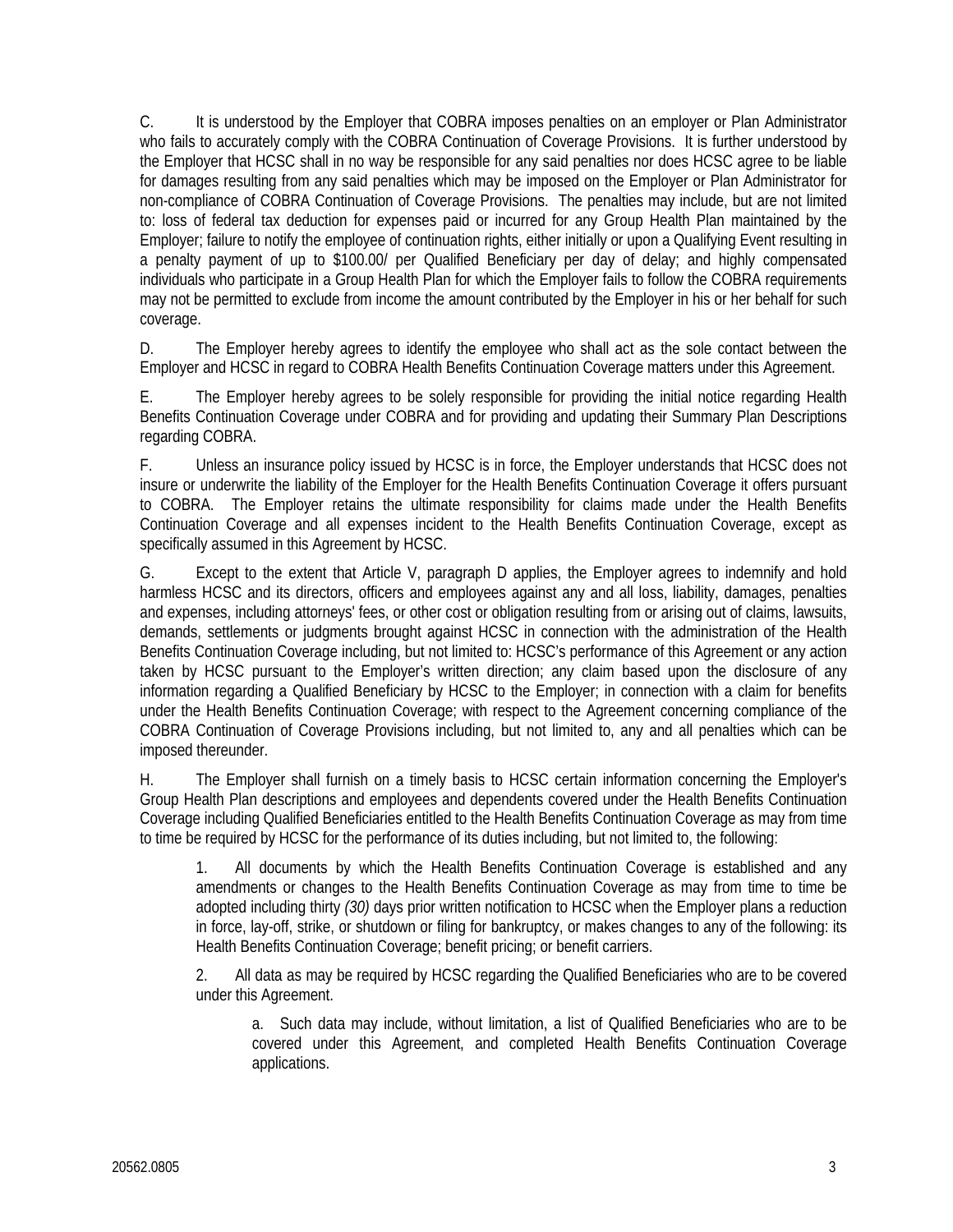Further, the Employer will notify HCSC of the effective date of coverage for all Qualified Beneficiaries who are to be covered under this Agreement. Clerical errors or delays in keeping or reporting data relative to coverage under this Agreement will not invalidate coverage which would otherwise be validly in force or continue coverage which would otherwise validly terminate. However, the Employer is liable for any benefits paid for a terminated Qualified Beneficiary if the Employer had not timely notified HCSC as required by COBRA of such Qualified Beneficiary's termination or ineligibility under COBRA.

b. All such notification by the Employer to HCSC must be furnished on forms or in a format approved by HCSC and must include all information reasonably required by HCSC to effect such changes.

3. Such information as to Health Benefit Continuation Coverage benefits as will enable HCSC to accurately prepare any reports required under this Agreement. The Employer, furthermore, shall use its best efforts to cooperate with and assist HCSC as applicable, in the performance of its duties hereunder.

### **V. RESPONSIBILITIES OF HCSC**

A. HCSC is empowered to act on behalf of the Employer in connection with the Health Benefits Continuation Coverage only as expressly stated in this Agreement or as mutually agreed to in writing by the parties hereto.

B. HCSC shall have no responsibility for the compliance of the Health Benefits Continuation Coverage or COBRA Continuation of Coverage Provisions with any applicable federal, state or local rule or law.

C. HCSC shall, to the extent possible, advise the Employer of any legal actions against it or the Employer which involve the COBRA Continuation of Coverage Provisions or the obligations of the Employer or HCSC under this Agreement. HCSC, provided no conflicts of interest exist, shall fully cooperate with the Employer, at no cost to HCSC in the Employer's defense of any action arising out of matters related to the Health Benefits Continuation Coverage, COBRA Continuation of Coverage Provisions or this Agreement.

D. HCSC hereby agrees to assume full responsibility for timely and complete notice to Qualified Beneficiaries of their respective rights under COBRA provided that the Plan Administrator has given timely and complete notice of the Qualifying Event to HCSC. Notification shall be made in accordance with the notice and time requirements specified in the Consolidated Omnibus Budget Reconciliation Act of 1985. Upon notice of a Qualifying Event from the Plan Administrator, HCSC will provide a notification package to the Qualified Beneficiary.

E. HCSC hereby agrees to indemnify and hold harmless the Employer and its directors, officers and employees against any and all claims, lawsuits, judgments, costs, penalties and expenses with respect to this Agreement resulting from or arising out of any acts of HCSC or its employees which have been determined to be in breach of this Agreement, the Employer's written direction, the result of gross negligence, dishonesty, fraud, or a criminal act as determined by a court of competent jurisdiction.

F. HCSC shall be responsible for expenses arising out of its performance of the services described in Exhibit I.

#### **VI. TERM AND TERMINATION OF AGREEMENT**

A. This first Agreement Period shall be the period from the effective date of this Agreement and shall renew automatically for successive Agreement Periods of one year, unless discontinued as provided below. Either party may terminate this Agreement without cause by giving at least ninety (90) days prior written notice to the other party. In the event of such termination HCSC agrees to use its best efforts to assist the Employer in notifying Qualified Beneficiaries, transferring data, files, and all other relevant information to the Employer or its delegate. The Employer will indemnify and hold HCSC harmless from any and all claims, cost and expenses, including, but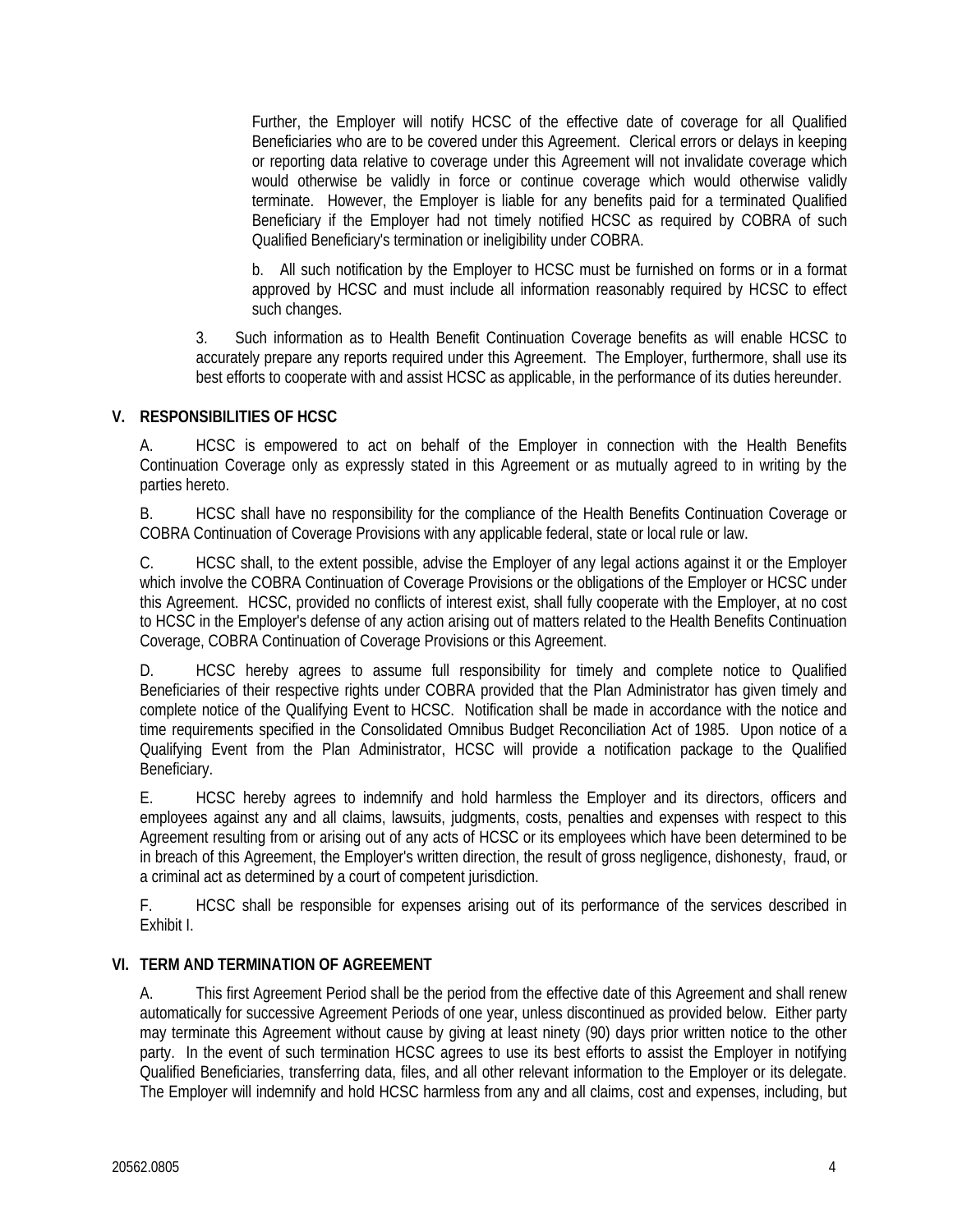not limited to, reasonable attorneys' fees arising from the termination of this Agreement. Unless agreed otherwise in writing by the parties, in the event of such termination, the Employer shall immediately have complete responsibility for current and future COBRA Qualified Beneficiaries Applicable Premium billing and collection services and all other responsibilities contained in this Agreement.

B. In the event that the Employer ceases to have an obligation under COBRA to provide Health Benefit Continued Coverage to all covered employees and all Qualified Beneficiaries, the Employer will provide HCSC with at least ten *(10)* days advance written notice of the cessation of its obligations. Upon receipt of such notice, HCSC at its sole option, has the right to terminate this Agreement upon ten *(10)* days written notice to the Employer. In the event of such termination by HCSC, the Employer shall immediately have complete responsibility for current and future COBRA Qualified Beneficiaries Applicable Premium billing and collection services and all other responsibilities contained in this Agreement. Further, in the event of such termination, the Employer agrees to notify all Qualified Beneficiaries. The Employer will indemnify and hold HCSC harmless from any and all claims, costs and expenses, including, but not limited to, reasonable attorneys' fees arising from the termination of this Agreement or denial of COBRA Health Benefits Continuation Coverage claims pursuant to this Agreement.

#### **VII. RELATIONSHIP OF PARTIES**

A. HCSC is an independent contractor with respect to the Employer, and nothing in this Agreement shall create, or be construed to create, the relationship of employer and employee between HCSC and the Employer, nor shall the Employer's agents, officers or employees be considered or construed to be considered employees of HCSC for any purpose whatsoever.

B. It is understood and agreed that nothing contained in this Agreement shall confer or be construed to confer any benefit on persons who are not parties to this Agreement including, but not limited to, employees of the Employer and their dependents.

C. The Employer acknowledges that this Agreement is separate and distinct from any other agreement(s) between parties regarding certain administrative services or policies of insurance issued to said Employer. All amounts due hereunder shall be in addition to the amounts or premiums due HCSC under any such agreement(s).

#### **VIII. APPLICABLE LAW**

This Agreement shall be governed by the laws of the State of Illinois.

#### **IX. AMENDMENTS**

 This Agreement may be amended by mutual agreement of the parties hereto at any time, but, to be effective, any amendment hereto must be in writing and signed by an authorized representative of each party.

#### **X. LIMITATIONS**

No civil action shall be brought to recover under this Agreement after the expiration of three (3) years from the date the cause of action accrued.

#### **XI. SIGNATURES**

Each party to this Agreement represents and warrants that the signatory on behalf of such party is duly authorized and empowered to execute this Agreement and bind such party to the terms and provisions hereof.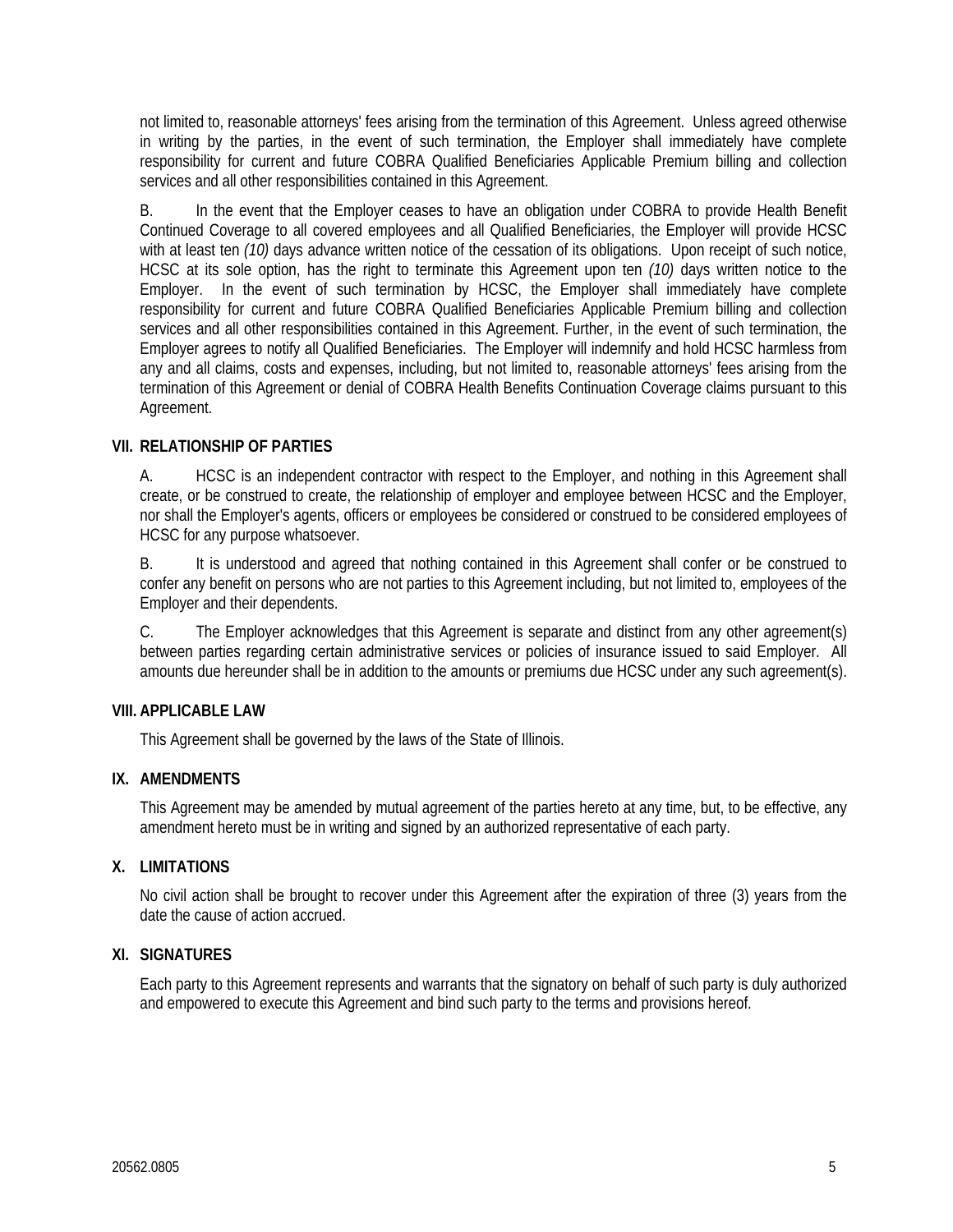# **X. NOTICES**

All notices, directions or requests under this Agreement shall be in writing and shall either be delivered or mailed to the address as follows:

| Health Care Service Corporation,<br>A Mutual Legal Reserve Company |
|--------------------------------------------------------------------|
| P.O. Box 1180                                                      |
| Marion, IL 62959-7680                                              |
|                                                                    |
|                                                                    |

IN WITNESS WHEREOF, the parties hereto have executed this Agreement as of the date and year above written

| Group Name __________________________________ | Health Care Service Corporation,<br>A Mutual Legal Reserve Company |
|-----------------------------------------------|--------------------------------------------------------------------|
|                                               |                                                                    |
|                                               |                                                                    |
|                                               |                                                                    |
|                                               |                                                                    |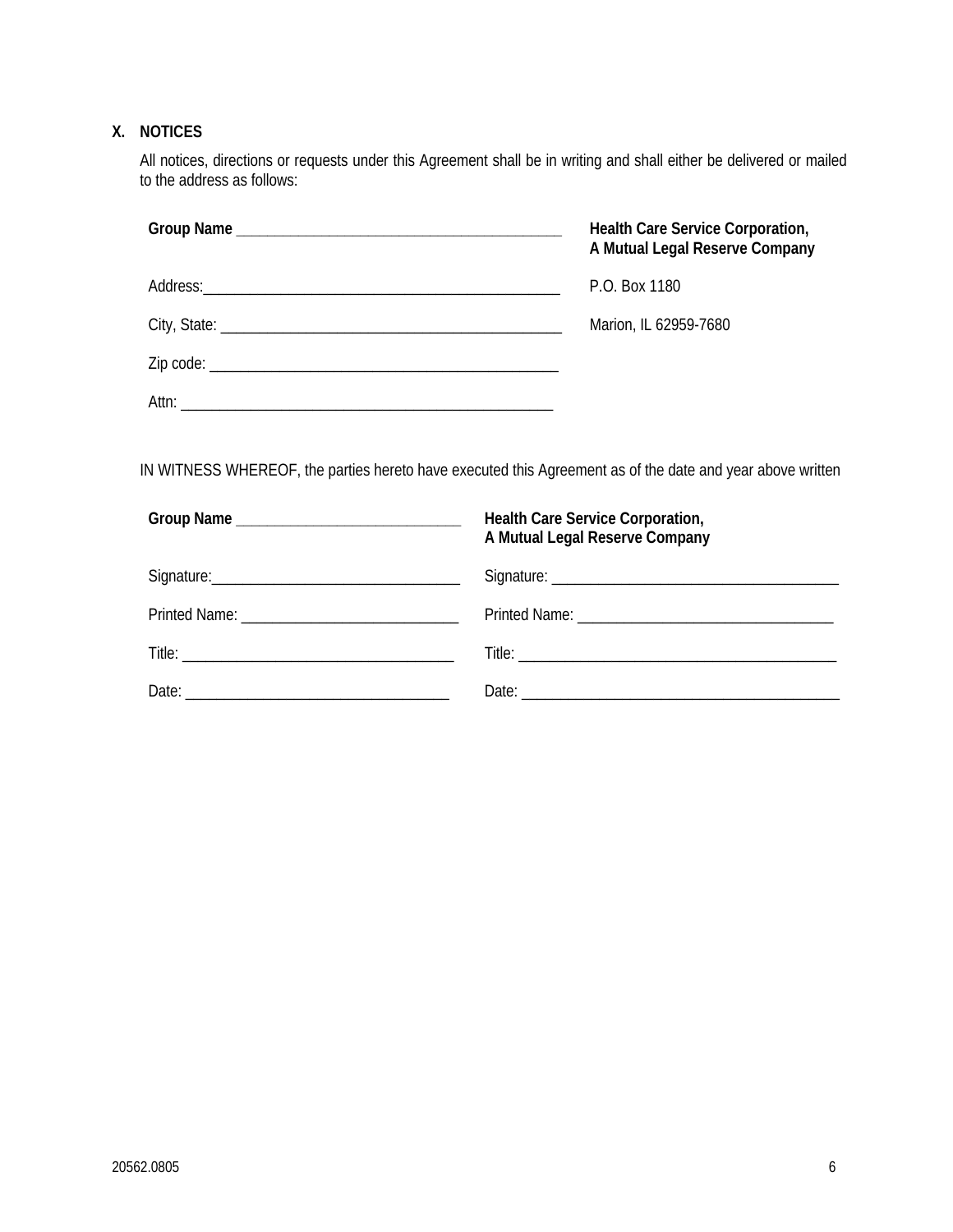# **EXHIBIT I**

#### **HCSC will perform the following services:**

- 1. HCSC will provide notice to Qualified Beneficiaries of their COBRA rights.
- 2. HCSC will, within the time frames required by COBRA, produce and mail monthly COBRA premium bills for the Qualified Beneficiaries.
- 3. HCSC will post premium payments received.
- 4. HCSC will produce and mail late and/or insufficient premium notices within the time frames required by COBRA, when appropriate, that advise Qualified Beneficiaries that they are in jeopardy of losing their Health Benefits Continuation Coverage.
- 5. Where premiums are not paid in full or in a timely fashion as defined by COBRA, HCSC will produce and mail a cancellation letter. Unless otherwise agreed to in writing by the parties, HCSC will deem payments that are less than 90% of the premium to be insufficient and cancel coverage.
- 6. HCSC will send out conversion letters 90 days prior to the end of eligibility period.
- 7. HCSC will respond to written or phone inquiries relating to COBRA.
- 8. HCSC will, within 14 days after receipt of the enrollment form from the Qualified Beneficiary, produce and mail the initial COBRA benefit continuation billing.
- 9. HCSC will, upon receipt of an enrollment form and initial premium payment, update membership for that Qualified Beneficiary. Once premiums have been received, claims will be processed through normal claims processing channels.
- 10. HCSC will on a monthly basis furnish a check payable to the Employer in the amount of COBRA premiums received less COBRA Administration fees described in Exhibit II. A detailed report of premiums collected broken down by individual carrier(s) will accompany this remittance.